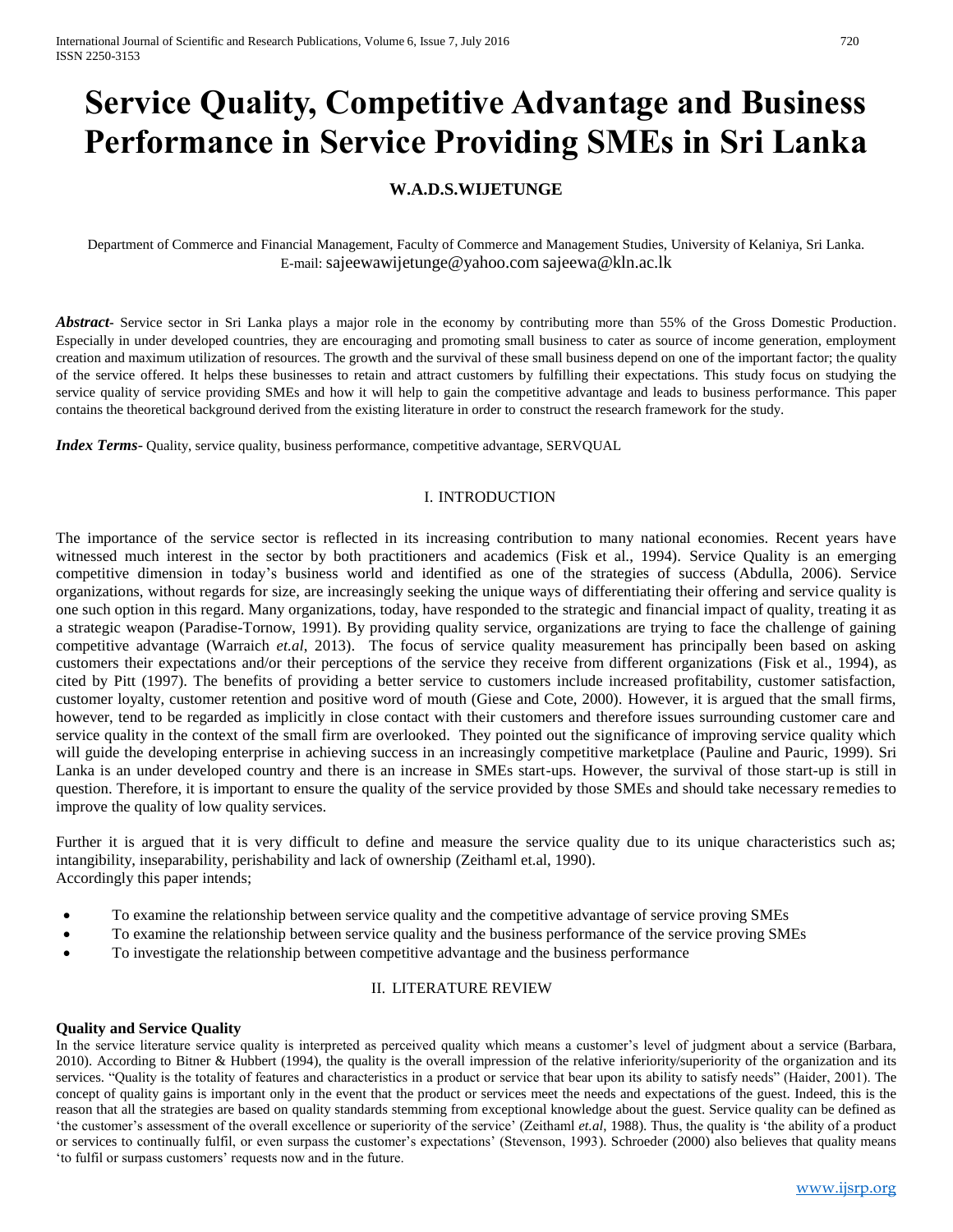Wicks & Roethlein (2009) outlined quality into five categories: (1) Transcendent definitions. These definitions are subjective and personal. They are eternal but go beyond measurement and logical description. They are related to concepts such as beauty and love. (2) Product-based definitions. Quality is seen as a measurable variable. The bases for measurement are objective attributes of the product. (3) User-based definitions.

Quality is a means for customer satisfaction. This makes these definitions individual and partly subjective. (4) Manufacturing-based definitions. Quality is seen as conformance to requirements and specifications. (5) Value-based definitions. These definitions define quality in relation to costs. Quality is seen as providing good value in relation to cost.

The SERVQUAL framework developed by Parasuraman *et al*. in 1988 is a method of evaluating service quality for service industries and came about from research which suggests that customer satisfaction is based on multiple factors rather than one factor. The five dimensions identified to measure service quality are tangibles, reliability, responsiveness, assurance and empathy (Harr, 2008). In SERVQUAL model the above dimensions are defined as follows (Parasuraman et al., 1988)

• Reliability (delivering the promised outputs at the stated level).

• Responsiveness (providing prompt service and help to customers; the reaction speed plays a vital role here).

• Assurance (ability of a service firm to inspire trust and confidence in the firm through knowledge, politeness and trustworthiness of the employees).

• Empathy (willingness and capability to give personalized attention to a customer).

• Tangibles (appearance of a service firm's facilities, employees, equipment and communication materials).

In an attempt to develop a model for service quality, it was found that the variety of factors namely resource constraints, market conditions, management indifferences may result in discrepancy between management perceptions of customer expectations and the actual specifications established for service (Perasuraman *et al.,* 1985). Joonas (2013) developed a model to understand the service quality. In the model perceived quality is affected by personalization, communication, experience, perceived expectation from employee, company's image and customization. Gronroos (1983) has his own functional/technical model of service quality. He used a two-dimension model of service quality:

(1) Technical quality; and

(2) Functional quality

As far as services are concerned, if technical quality is at least satisfactory, then functional quality is the important factor of consumer perceptions. Meanwhile, where technical quality is very similar among firms, functional quality is an important means of differentiation.

SERVPERF model is another model proposed by Cronin and Taylor in1992 to measure the service quality. SERVQUAL directly measures expectations as well as perceptions while in the SERVPERF model, service quality is evaluated by perceptions of the service delivered only (Barbara, 2010).

## **Competitive Advantage**

When understanding the concept of competitive advantage, Michel porter has laid a clear foundation as the evolution of the competitive advantage is a function of the way the firm organizes and manages the activities. Organizations create value though these activities. He explained that the competitive advantage can be gained by offering more value to the customers than competitors (Passemard and Kleiner, 2000). Competitive advantages are formed by such activities, features, and qualities of a hotel organization that are better than their competition. Competitive advantage creation is possible to define only compared to rivals/competitors meaning that the hotel company needs to create more value than its competitors. Two criteria exist for creating and maintaining competitive advantage (Bahtijarević-Šiber, 1999, p. 129):

1. Activities unique for the company helps the company produce goods or offer services valued by the consumers.

2. Competitors cannot easily copy them.

Service quality is considered an important tool for a firm's struggle to differentiate itself from its competitors. The relevance of service quality to companies is emphasized here especially the fact that it offers a competitive advantage to companies that strive to improve it and hence bring customer satisfaction. (Ladhari, 2008).

Warraich *at.al* (2013) conducted a study using 320 companies in telecom sector in Pakistan, found that service quality to be considered as a source of competitive advantage. Further, it was found that the tangibility and the reliability are the most important dimensions in determining the competitive advantage. According to Ines and Jasmina (2010), quality of services is one of the most important factors for achieving a competitive advantage. This was found in an empirical study undertaken in small hotels in Croatia. It is identified that the hotels should keep high standards to protect the quality of services. Pauline and Pauric (1999) found that personal touch, specialist offering, employee loyalty, quicker decision making, speeder delivery and local image, greater innovativeness and greater flexibility are important in constituting competitive advantage in small engineering firms in UK, which lead to establish a long term customer relationship as well. According to Passemard and Kleiner (2000) the creation of a competitive advantage is a tough task, but preserving it is much harder. The preservation of a competitive advantage depends on three conditions. One depend on the sources of advantage. The second factor is the number of sources of competitive advantage. The third factor is related to the continuous effort of modernizing and perfecting. Then the preservation of the competitive advantage requires the firm to adopt an anti-natural behavior consisting of keeping changing their strategies.

It is the evolution of the technologies, of the demand, of the governmental politics, or of the country's infra- structure that launches the processes of globalization by creating among the enterprises some major inequalities in the competitive positions. The automobile industry became globalized when the Japanese constructors had got a substantial competitive advantage in quality and productivity, when the demand had become more uniform and the cost of transportation became lower (Passemard and Kleiner 2000).

Thus, delivering services with superior quality will make it harder for the customers' to leave for service for a rival, in other words, it will weaken their bargaining power (Peppard 2000). From a service organization's perspective, the service level and how the organizations employees deliver the service can be a solid source of differentiation and competitive advantage (Wirtz *et al*. 2008). On the basis of prior literature, Koufteros *et al*. (1997) describe a research framework for competitive capabilities and de- fine the following five dimensions: competitive pricing, premium pricing, valueto-customer quality, dependable delivery, and production innovation. Based on the above, the dimensions of the competitive advantage constructs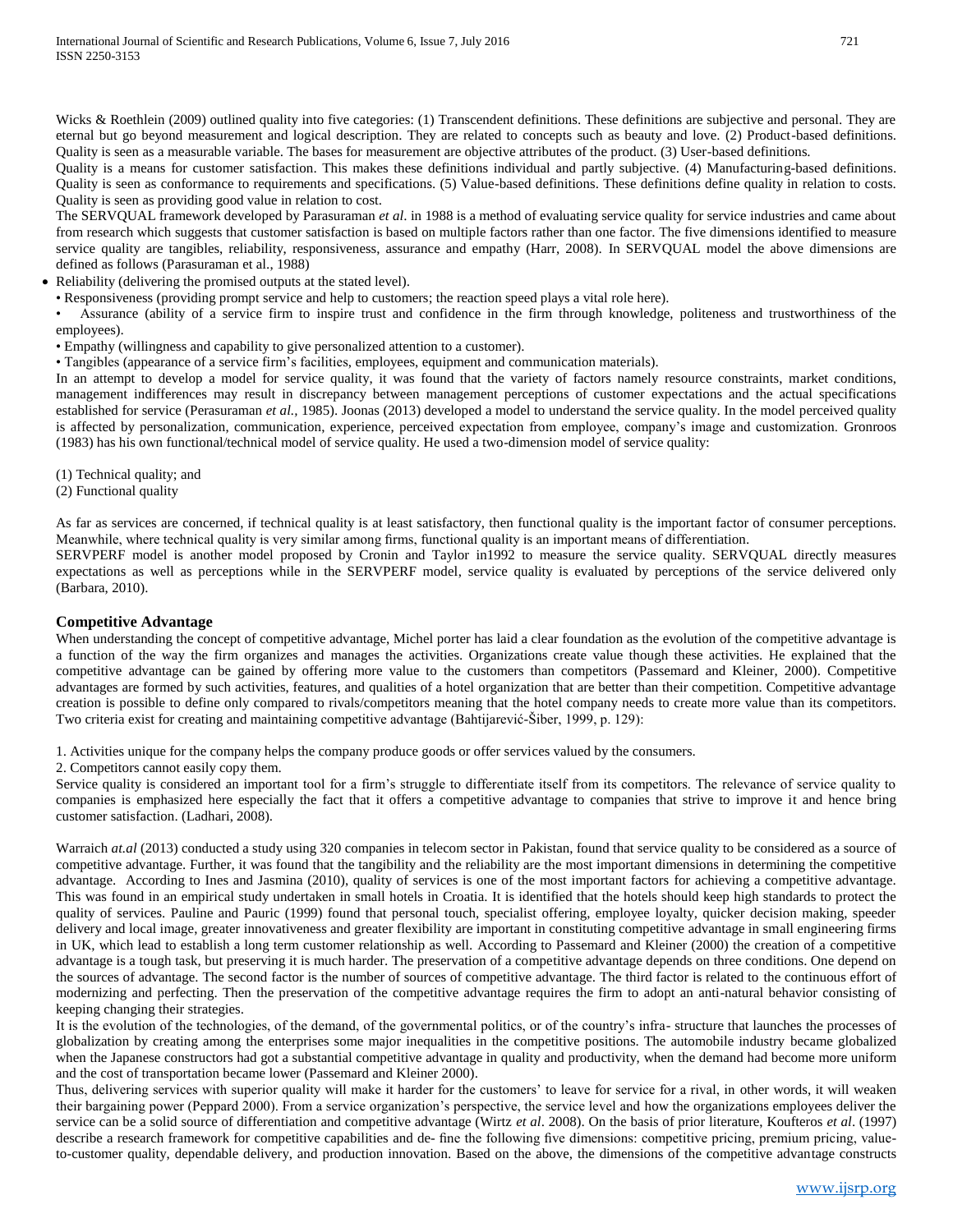International Journal of Scientific and Research Publications, Volume 6, Issue 7, July 2016 722 ISSN 2250-3153

used in this study are price/cost, quality, delivery dependability, product innovation, and time to market (Suhong Li *et.al*, 2004). With these theoretical and empirical evidenced the following hypothesis can be proposed.

H1: Higher the service quality greater the competitive advantage in service providing SMEs.

#### **Business Performance**

Previous studies have used different variables to measure the performance of SMEs with regard to financial and overall performance. Financial performance of SMEs was evaluated in different industries. Then the generic performance measures confuse the comparison of performance among those industries. Furthermore, it is highlighted that the application of inappropriate financial performance measures hampers the assessment of firm performance. Apart from objective measures of performance, manager's perceptions of firm performance were used as a subjective measure for overall firm performance compared to competitors by Robinson *et al* (1986). The objective measures included sales growth (percent change in sales), net profit after tax (percentage changed in return on sales) and employment growth (sales per employee). Industry-specific data would help to describe the financial performance accurately and those included growth in revenue, net income growth, present value growth and CEO cash compensation growth over 5 years (Bracker *et al.,* 1988). The following Table 1 indicates the measures used by Bracker *et al* in 1988. Another set of financial measures were employed to measure the performance consisted of employment growth, return on sales, sales growth and after tax profits (Glen and Weerawardena, 1996).

| Table 1. Measures of Financial Periormance             |                                            |  |  |  |  |  |  |
|--------------------------------------------------------|--------------------------------------------|--|--|--|--|--|--|
| Variable                                               | Indicator                                  |  |  |  |  |  |  |
| Growth in revenue<br>Average sales growth over 5 years |                                            |  |  |  |  |  |  |
| Net income growth                                      | Average net income before taxes for 5      |  |  |  |  |  |  |
|                                                        | years                                      |  |  |  |  |  |  |
| Present value growth of                                | Average book value of the firm, patents    |  |  |  |  |  |  |
| firm                                                   | and goodwill for 5 years                   |  |  |  |  |  |  |
| CEO cash compensation                                  | cash<br>growth in<br><b>CEO</b><br>Average |  |  |  |  |  |  |
| growth                                                 | compensation for 5 years                   |  |  |  |  |  |  |

Table I: Measures of Financial Performance

Source: Bracker *et al* (1988)

Dahlgaard and Ciavolino, (2000) perceived that performance is an objective measure of company and used statements to reflect performance regarding market share and Return of [sic] Investment followed by the Table 2.

| Table II: Indicators of Performance |                                                                |  |  |  |  |  |  |
|-------------------------------------|----------------------------------------------------------------|--|--|--|--|--|--|
| Latent variable                     | Manifest variables                                             |  |  |  |  |  |  |
|                                     | The market share has increased during the last three<br>years. |  |  |  |  |  |  |
|                                     | The revenue has increased during the last three years          |  |  |  |  |  |  |
| Performance                         | The percentage of profit has increased                         |  |  |  |  |  |  |
|                                     | The percentage of Return of Investment has                     |  |  |  |  |  |  |
|                                     | increased during the last three years                          |  |  |  |  |  |  |
|                                     | The total trend of the company's performance has               |  |  |  |  |  |  |
|                                     | improved                                                       |  |  |  |  |  |  |

Source: Dahlgaard and Ciavolino (2000)

French *et al* (2004) also limited to financial performance measures in their study of 145 small professional service firms which consist of historical sales growth, historical growth in net profit after tax, forecast sales growth and forecast growth in net profit after tax. There is difficulty in obtaining reliable and correct financial data especially from SMEs due to the reluctance of disclosing them by owner/managers of those businesses (Wijewardena *et al.,* 2004). In this study also financial performance was evaluated based on changes in sales, which is ordinal scale (decreased significantly, decreased slightly, remained constant, increased slightly and increased slightly) and sales growth during 1997-1999 (ratio scale). Efendioglu and Karabulut (2010) were insisted on financial performance which was assessed using Average sales growth/year, average profit/year and average export growth/year. However, in this study annual sales, annual profit, number of employees, market share and investment to the business are considered as measures of business performance. Likert scale statements are used to evaluate the trend in these measures during three year period from 2012 to 2014.

#### **Service Quality and Business Performance**

Many of past researchers have discovered that service quality has been proven to have significant relationship with organizational performance (Maryam *et.al* 2014). Maryam et.al (2014) were interested in finding out the relationship between service quality and business performance using a sample of 45 telecommunication firms in Iran. The study found that there is a positive relationship between service quality and business performance. In search of service quality and organizational performance it was used eight constructs, internal customer satisfaction, management commitment, customer productivity, system, policy and procedure, human resource management, infrastructure and environmental factor as the indicators of overall service quality and supported the fact that there is a close association between the service quality and the organization performance. Recent study conducted by Cho and Pucik (2005), have confirmed that top managers increasingly relate quality to firm performance and hence it has been viewed as one of the important key variables in achieving long-term competitive advantage. An empirical study undertaken by the Pitt (1997) supported the hypothesis that the level of service quality of firms is related positively to a better performance over the past five years in 131 service firms in UK. Thus, the following hypothesis has been derived:

H2. Service quality is positively related to business performance.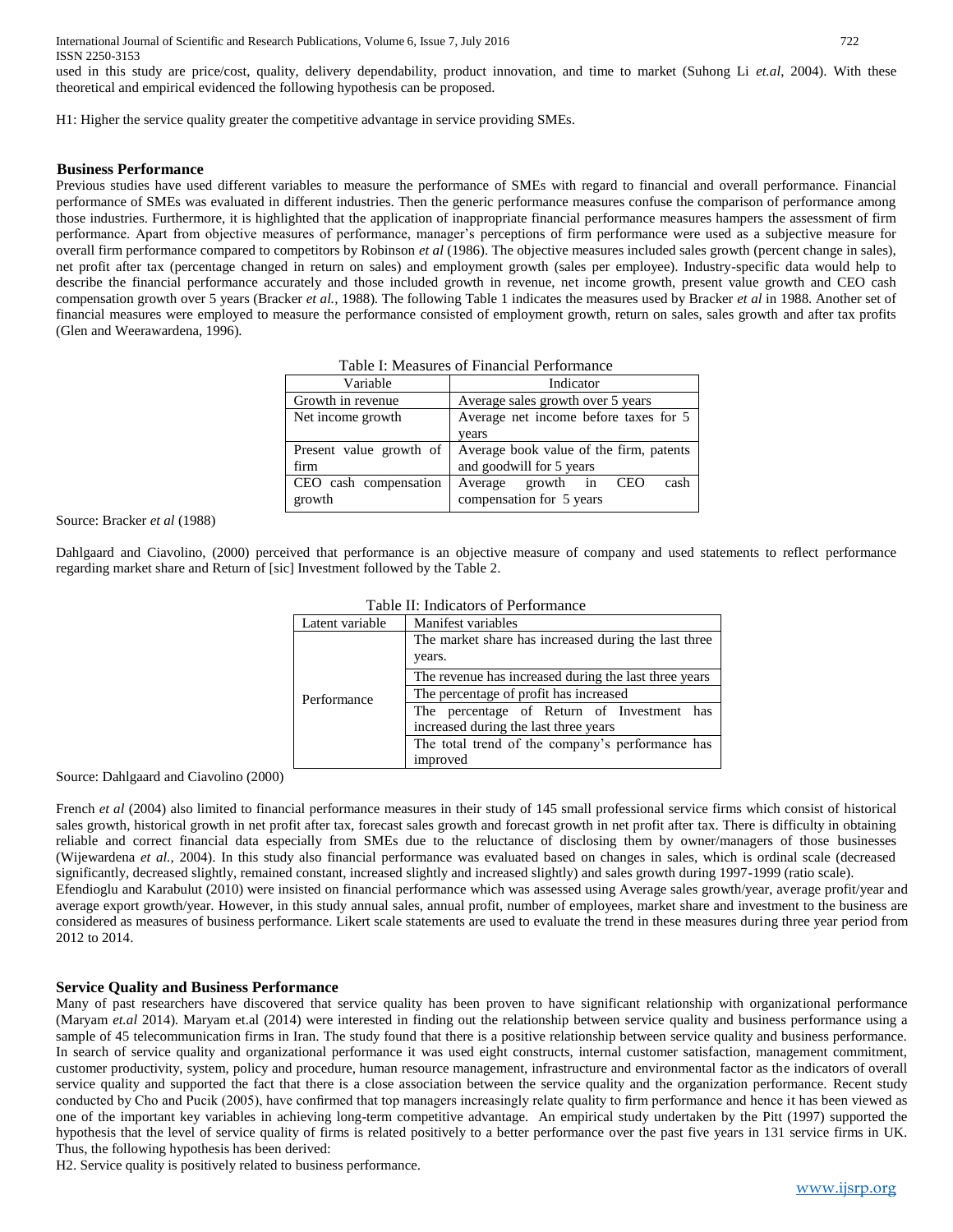## **Business Performance and Competitive advantage**

Some studies have defined the organizational performance in the perspective of "financial and "non-financial" and "sales-based and organizationalbased". Studies have found that there is a significant relationship between competitive advantage and the sales-based performance of organizations, when sales-based performance was measured by the level of sales revenue, profitability, return on investments, productivity, product added value, market share and product growth. Further, previous empirical studies have illustrated a significant relationship between competitive advantage and the organizational-based performance of organizations, when organizational-based performance was measured by the emphasis on efficient organizational internal processes, customer satisfaction, employee development and job satisfaction (Neely, 2005). Suhong Li *et.al* (2004) conducted a study using 196 firms in US found that competitive advantage can have a direct, positive impact on organizational performance. Accordingly, it is hypothized that,

H3: Higher the competitive advantage better the business performance of service providing SMEs.

business



The overall methodology for this study is deductive in nature and follows survey method. According to the nature of research questions, the study consists of both descriptive and inferential parts.

#### Measurement of Variables

According to the above research framework, service quality, competitive advantage and the business performance are the main constructs. In order to measure each of these variables five-point likert scale statements ranging from strongly agree to strongly disagree were used based on the prevailing literature. Indicators to measure service quality were adopted from the model developed by Parasuraman et al. (1985) as cited by Barbara (2010), Daniel and Berinyuy (2010), Pauline and Pauric (1999).

|  |  | Table III: Indicators of Service Quality |  |
|--|--|------------------------------------------|--|
|--|--|------------------------------------------|--|

| Variable     | Indicators                                                                               |  |  |  |  |  |  |  |
|--------------|------------------------------------------------------------------------------------------|--|--|--|--|--|--|--|
| Reliability  | The firm performs its services without errors.                                           |  |  |  |  |  |  |  |
|              | Firm services are performed within the promised time.                                    |  |  |  |  |  |  |  |
|              | Firm employees show sincere concern in solving my problems                               |  |  |  |  |  |  |  |
|              | The firm correctly performs a service from the very first time.                          |  |  |  |  |  |  |  |
|              | The firm performs a service exactly as promised.                                         |  |  |  |  |  |  |  |
| Responsivene | Employees quickly respond to my requests.                                                |  |  |  |  |  |  |  |
| SS.          | Employees are always willing to help.                                                    |  |  |  |  |  |  |  |
|              | Employees are quick in eliminating potential errors.                                     |  |  |  |  |  |  |  |
|              | In the firm I do not spent much time waiting in line.                                    |  |  |  |  |  |  |  |
| Assurance    | Firm employees tell me exactly when a service will be performed.                         |  |  |  |  |  |  |  |
|              | Employees are trustworthy.                                                               |  |  |  |  |  |  |  |
|              | Employees are kind and polite.                                                           |  |  |  |  |  |  |  |
|              | Employees are knowledgeable enough to reliably respond to my questions.                  |  |  |  |  |  |  |  |
| Empathy      | Employees know to advise me what would be the most proper service for my specific needs. |  |  |  |  |  |  |  |
|              | The firm considers my wishes and needs.                                                  |  |  |  |  |  |  |  |
|              | Employees show understanding of my specific needs.                                       |  |  |  |  |  |  |  |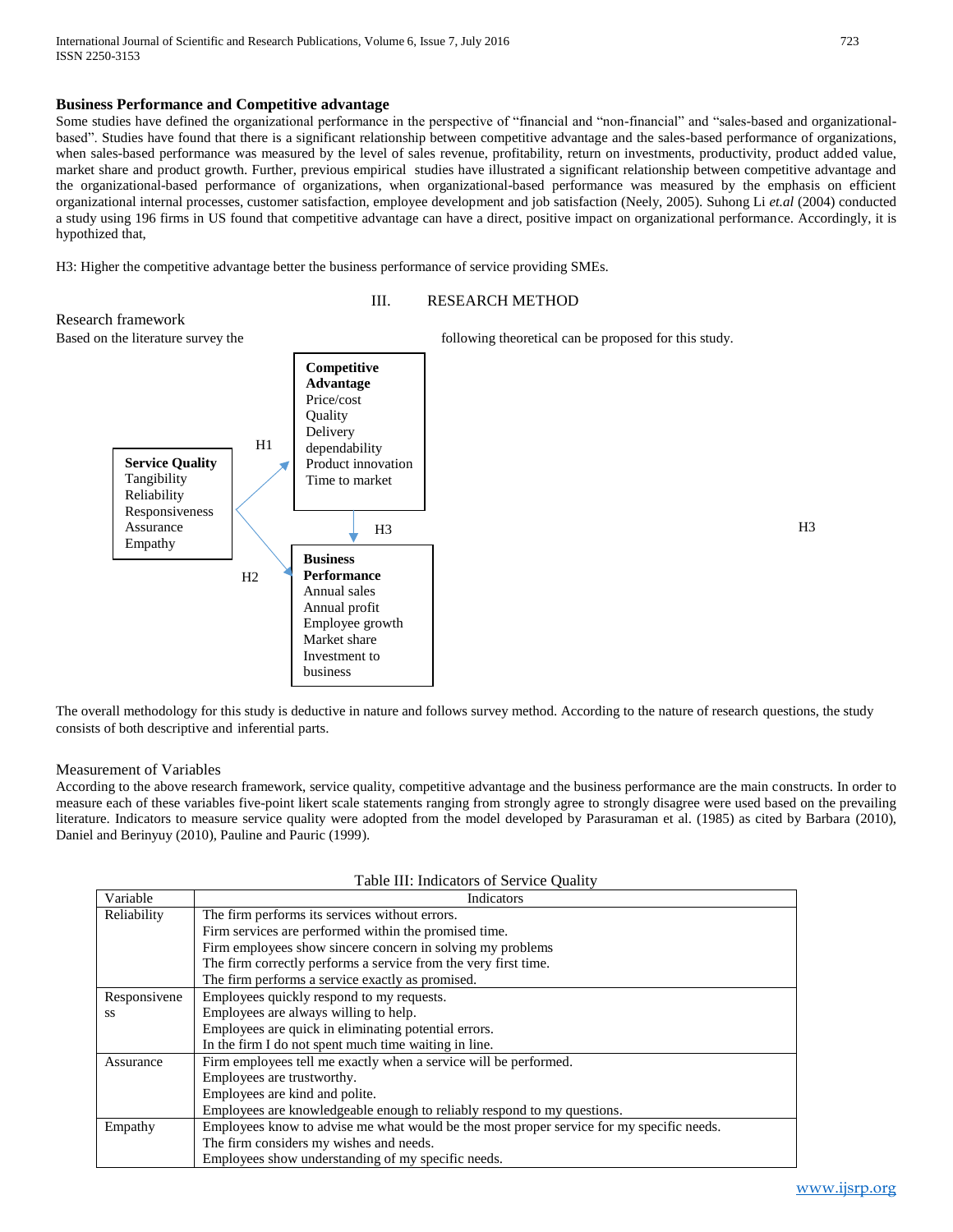ISSN 2250-3153

| Tangibles | Offices are visually appealing                                              |
|-----------|-----------------------------------------------------------------------------|
|           | The firm has modern-looking technical equipment.                            |
|           | Employees are suitably dressed and neat, considering the work they perform. |
|           |                                                                             |

Source: Barbara (2010)

Indicators to measure competitive advantage were adopted from Suhong Li *et.al* (2004).

| Table IV: Indicators of Competitive Advantage |  |
|-----------------------------------------------|--|
|-----------------------------------------------|--|

| Variable   | Indicators                                                        |
|------------|-------------------------------------------------------------------|
| Price/cost | We offer competitive prices.                                      |
|            | We are able to offer prices as low or lower than our competitors. |
| Quality    | We are able to compete based on quality.                          |
|            | We offer products that are highly reliable.                       |
|            | We offer products that are very durable.                          |
|            | We offer high quality products to our customer.                   |
| Delivery   | We deliver the kind of products needed.                           |
| dependabi  | We deliver customer order on time.                                |
| lity       | We provide dependable delivery                                    |
| Product    | We provide customized products.                                   |
| innovation | We alter our product offerings to meet client needs               |
|            | We respond well to customer demand for "new" features.            |
| Time<br>to | We deliver product to market quickly                              |
| market     | We are first in the market in introducing new products.           |
|            | We have time-to-market lower than industry average                |
|            | We have fast product development.                                 |

Source: Suhong Li *et.al* (2004)

Business performance was measures using trend of annual sales, annual profits, employee growth, market share and the investment to the business over the last three years from 2012-2014. Therefore the owner/managers were asked to indicate the trend of each of these indicators during last three years as "Highly increased", "Increased", "Moderate", "Decreased" and "Highly decreased" using 5-point scale. Following table shows the no. of establishments and the persons engaged in service providing SMEs in Colombo, Gampaha and Kaluthara districts. In order to test the hypotheses in this study Colombo district was selected due to higher no. of establishments. Therefore, the operational population for the study consists of service providing SMEs in Colombo district in Sri Lanka where the no. of employees serving from 5 to 150.

Table V: Service Providing SMEs in Western Province (District wise)

|          | Small $(5 - 29)$    |                    | Medium (30 - 150)   |                   | Total              |
|----------|---------------------|--------------------|---------------------|-------------------|--------------------|
|          | No. of<br>establish | Persons<br>Engaged | No. of<br>establish | Persons<br>Engage | establish<br>ments |
| District | ments               | (No.)              | ments               | $d$ (No.)         |                    |
| Colombo  | 332                 | 5,987              | 412                 | 65,413            | 744                |
| Gampaha  | 245                 | 3,337              | 298                 | 32,202            | 543                |
| Kalutara | 188                 | 2,597              | 127                 | 19,328            | 315                |

Source: Department of Census and Staistics (2014)

Data were collected through a structured questionnaire mailed to owner/managers of all the SMEs in Colombo district. There were 125 competed and usable questionnaires representing 16.8% response rate. Further, the data will be analyzed using both descriptive and inferential statistical methods.

## IV. RESULTS AND FINDINGS

Factor analysis was conducted for the Service quality and Competitive Advantage using principal component method (factor extraction with Varimax rotation). The results showed that Kaiser-Meyer-Olkin **(**KMO) measure of sample adequacy is greater than 0.5 and the significance values of Bartlett's Test of Sphericity equal to 0.000. Cronbach's alpha was used to measures the internal consistency among indicators and the Cronbach's alpha values for the Service quality and Competitive Advantage and the business performance were greater than 0.7.

According to the general profile of service providing SMEs, 93% of SMEs survived in the period of 5 to25 years. 90% of SMEs are focusing on local customers. Further 52% of SMEs are carried out as family businesses.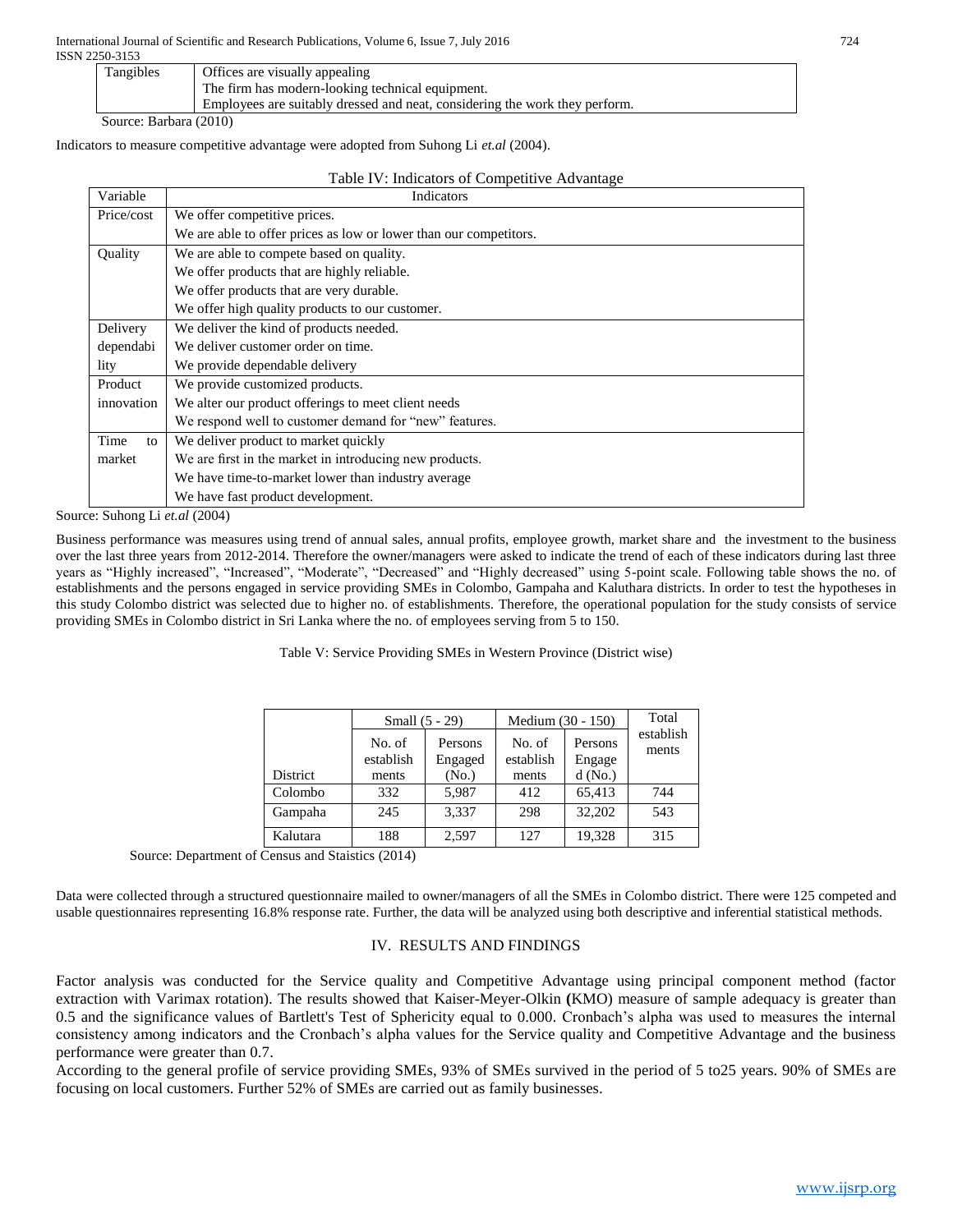| Table 6: Service quality and competitive advantage in service providing SMEs. |  |  |  |
|-------------------------------------------------------------------------------|--|--|--|
|                                                                               |  |  |  |

|         |             | Competitive<br>Advantage | Price/cost | Ouality   | Delivery<br>dependability | Product<br>innovation | Time to<br>market |
|---------|-------------|--------------------------|------------|-----------|---------------------------|-----------------------|-------------------|
|         |             |                          |            |           |                           |                       |                   |
| Service | Pearson     | .785                     | $.783***$  | $.495***$ | $.798***$                 | $.789**$              | $.611***$         |
| Quality | Correlation |                          |            |           |                           |                       |                   |
|         | $Sig. (2-$  | .000                     | .000       | .000      | .000                      | .000                  | .000              |
|         | tailed)     |                          |            |           |                           |                       |                   |
|         |             | 125                      | 125        | 125       | 125                       | 125                   | 125               |

\*\*. Correlation is significant at the 0.01 level (2-tailed).

Source: Survey data (2015)

According to the table no.6, Pearson correlation values between Service quality and competitive advantage are .000 (less than 0.005) and the correlation is significant at 0.01 level of significance proving that there is a strong and positive correlation between Service quality and competitive advantage. Accordingly, supports the hypothesis H1: Higher the service quality greater the competitive advantage in service providing SMEs.

|         |                       | <b>Business</b> | Annual      |                         |             | Market      |               |
|---------|-----------------------|-----------------|-------------|-------------------------|-------------|-------------|---------------|
|         |                       | Performance     | sales       | Annual                  | Employee    | share       |               |
|         |                       |                 | during      | profits                 | growth      | growth      |               |
|         |                       |                 | last three  | during last             | during last | during last | Investment to |
|         |                       |                 | years       | three years three years |             | three years | the business  |
| Service | Pearson               | .685            | $.743^{**}$ | $.545$ **               | $.672$ **   | $.686^{**}$ | $.704***$     |
| Quality | Correlation           |                 |             |                         |             |             |               |
|         | $Sig. (2-$<br>tailed) | .000            | .000        | .000                    | .000        | .000        | .000          |
|         | N                     | 125             | 125         | 125                     | 125         | 125         | 125           |

\*\*. Correlation is significant at the 0.01 level (2-tailed).

Source: Survey data (2015)

According to the above table, Pearson correlation values between Service Quality and overall business performance and the each indicator of Business Performance shows .000 (less than 0.005) supporting the hypothesis H2: Service quality is positively related to business performance.

Table 8: Competitive advantage and the business performance of service providing SMEs.

|             |                       | <b>Business</b> | Annual     |             | Employee   | Market      |            |
|-------------|-----------------------|-----------------|------------|-------------|------------|-------------|------------|
|             |                       | Performance     | sales      | Annual      | growth     | share       |            |
|             |                       |                 | during     | profits     | during     | growth      | Investment |
|             |                       |                 | last three | during last | last three | during last | to the     |
|             |                       |                 | years      | three years | years      | three years | business   |
| Competitive | Pearson               | .802            | $.688***$  | $.745***$   | $.625***$  | $.762$ **   | $.744***$  |
| Advantage   | Correlation           |                 |            |             |            |             |            |
|             | $Sig. (2-$<br>tailed) | .000            | .000       | .000        | .000       | .000        | .000       |
|             | N                     | 125             | 125        | 125         | 125        | 125         | 125        |

\*\* Correlation is significant at the 0.01 level (2-tailed).

Source: Survey data (2016)

According to the above table, Pearson correlation values between Competitive advantage and the overall business performance and the each indicator of Business Performance shows .000 (less than 0.005). It is significant at 0.01 level of significance supporting the hypothesis H3: Higher the competitive advantage better the business performance of service providing SMEs.

## V. CONCLUSION

This paper intends to review the existing literature about the service quality, competitive advantage and the business performance. Further, it focus on how the businesses are offering service quality to gain competitive advantage and to ensure business performance. In order to address the above relationship the hypotheses are derived based on the empirical evidences of the service quality literature. The study has selected the service providing SMEs in Colombo district in order to test the above hypotheses. The results of the data analysis showed that all the hypotheses are supported at 0.01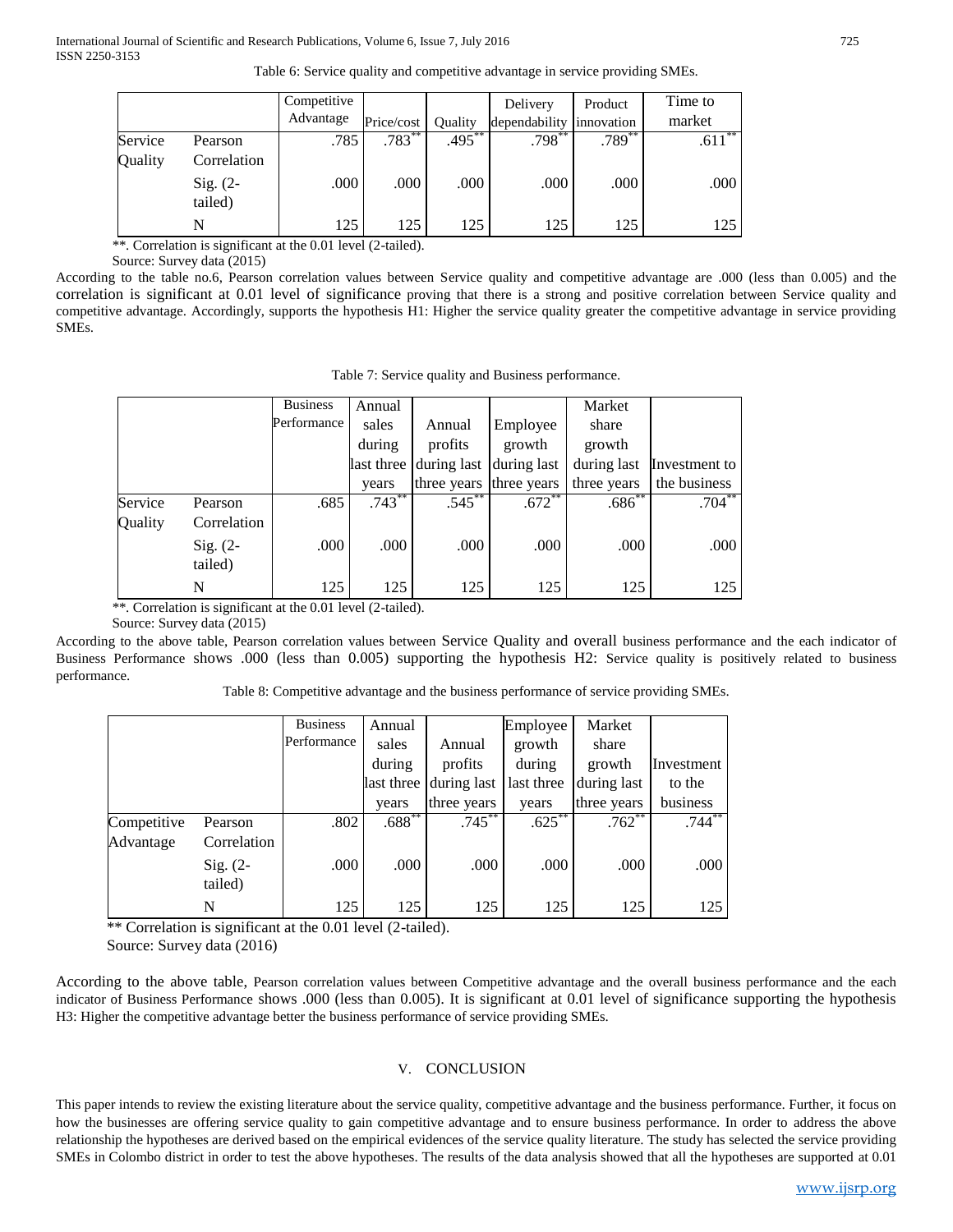level of significance. The results provides meaningful insight for the owner/managers of service providing SMEs in Colombo district, Sri Lanka highlighting the importance of adhering to service quality. As long as they improve the level of service quality they can achieve greater competitive advantage and higher business performance in the long run, which in terns ensure the survival of the SMEs too.

#### **REFERENCES**

Abdullah, F. "Measuring service quality in higher Education. Marketing Intelligence and Planning", 2006,24, No. 01, pp 41-45.

Barbara, C., "Identifying Service Quality Dimensions as Antecedents to Customer Satisfaction in Retail Banking", Economic

and Business Review, 2010.VOL. 12 No. 3 151–16

Bitner, M. J. & Hubbert, A. R" Encounter satis- faction versus overall satisfaction versus quality. In R. Rust & R. Oliver (Eds.),

Service quality:"New Directions in Theory and Practice, 1994 (pp. 72-94). London: Sage Pu- blications, Inc.

Bracker, J.S., Keats, B.W. and Pearson, J.N.," Planning and financial performance among small firms in a growth industry. Strategic

Management Journal. 1998, 55 (9) p. 591-603.

Cho, H. and Pucik, V., "Relationship between innovativeness, quality, growth, profitability, and market value", Strategic Management Journal, 2005, Vol. 26, pp. 555-75.

Dahlgaard, J.J. & Ciavolino, E., "Analyzing Management Factors on Enterprise Performance" ,2000, Asian Journal on Quality [On line] 8 (3) p.1-10.

Daniel,C.N. and Berinyuy, L.P.,".Using the SERVQUAL Model to assess Service Quality and Customer Satisfaction. An Empirical study of grocery stores in Umea. Master thesis, 2010.

Efendioglu, A.M. and Karabulut, A.T. ,"Impact of Strategic Planning on Financial Performance of Companies in Turkey. International journal of Business and Management. [On line] 2010, Vol. 5 No.4.

Fisk, R.P., Brown, S.W. and Bitner, M.J., "Tracking the evolution of the services marketing literature", Journal of Retailing, 1994, Vol. 69 No. 1, Spring, pp. 61-103.

French, S.J., Kelly, S.J. & Harrison, J.L., "The role of strategic planning in the performance of small, professional services firms. Journal of Management Development" 2004,.23 (8) p.765-776.

Giese, J. L., & Cote, J. A., "Defining Consumer Satisfaction, Academy of Marketing Science, Vol. 2002, Number 1, p.1-24.

Glen, W. and Weerawardena, J.," Strategic planning practices in small enterprises in Queensland. Small Enterprise Research".1996, 4 (3) p. 5-16.

Gronroos, C. , "Strategic Management and Marketing in the Service Sector", Swedish School of Economics and Business Administration, Helsingfors, 1983.

Haider, S. , ISO 9001:2000 Document Development Compliance Manual. Boca Raton, Florida: St. Lucie Press, 2001.

Harr, Ko King Lily, "Service dimensions of service quality impacting customer satisfaction of fine dining restaurants in Singapore" (2008).

UNLV Theses/Dissertations/Professional Papers/Capstones.Paper 686.

Joonas, M., "Gaining Competitive Advantage through Quality of Services In Financial Industry, Master's thesis, 2013.

Koufteros XA, Vonderembse MA, Doll WJ. Competitive capabilities: measurement and relationships. Proceedings Decision Science Institute 1997;1067–68.

Ladhari, R. "A review of twenty years of SERVQUAL research, International Journal of Quality and Service Sciences", 2009, Vol. 1, Number 2. P.172-198.

Ladhari, R. "A review of twenty years of SERVQUAL research, International Journal of Quality and Service Sciences", 2009 Vol. 1, Number 2. P.172-198.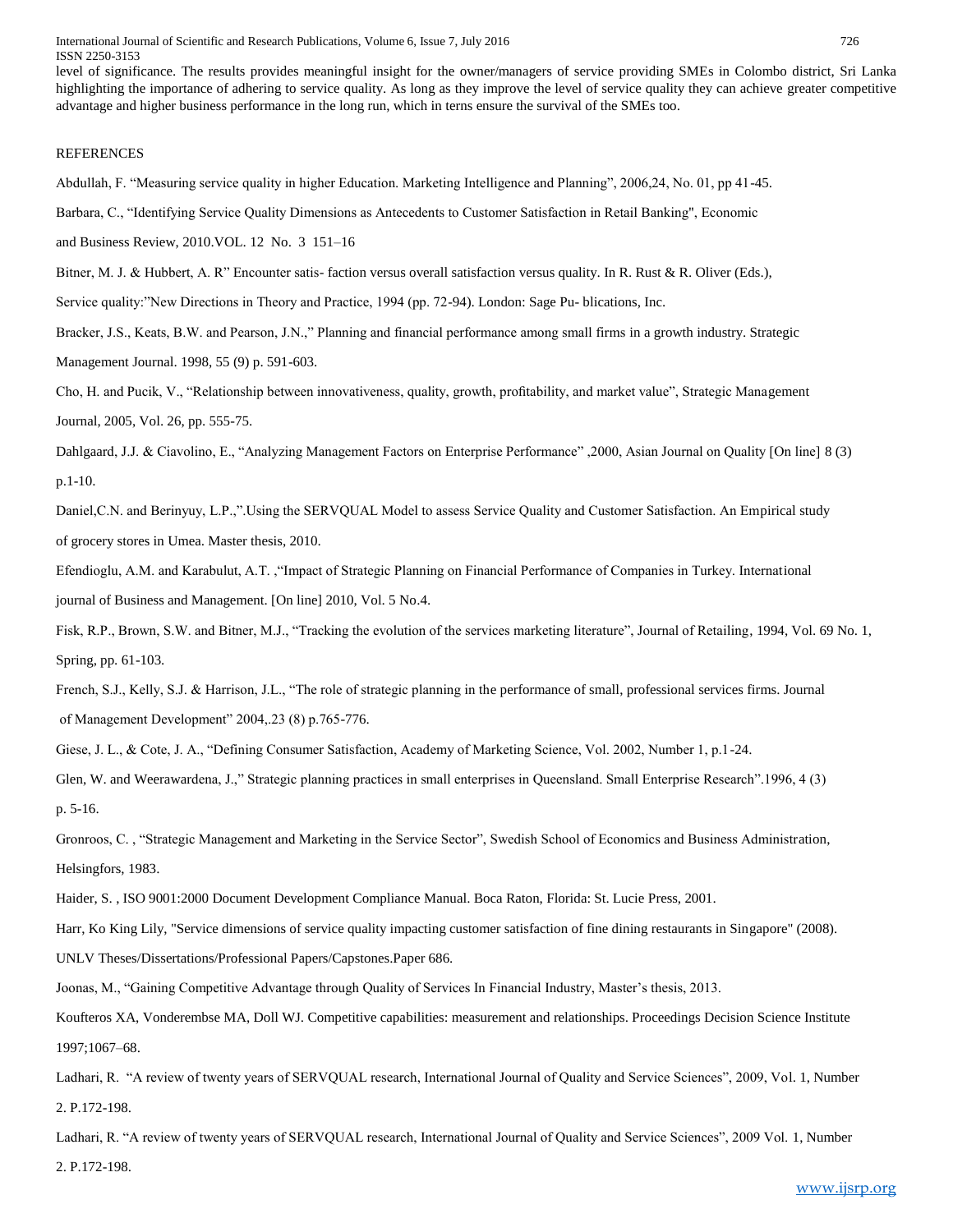International Journal of Scientific and Research Publications, Volume 6, Issue 7, July 2016 727 ISSN 2250-3153

Maryam, A., Marzieh, T., and Marzieh,G. "Relationship among market orientation, service quality and organizational performance from

perspective of Gonbad Kavoos Telecommunication firm employees" Advances in Applied Science Research, 2014, 5(3):464-466.

Milohnić, I, and Gržinić, J. "Quality Competitive Advantage of Small Hotels In Croatia", /Original Scientific Papers, 2010.

Neely, A. "The evolution of performance measurement research: Developments in the last decade and a research agenda for the next", 2005.. International Journal of Operations & Production Management, 25(12), 1264–1277.

Paradise-Tornow, C."Management effectiveness, service quality, asnd organizational performance in banks", Human Resource

Planning , 1991, Vol. 14 No. 2, pp. 129-139

Parasuraman, A., Zeithaml, V. A. & Berry, L. L. ,"SERVQUAL: A multi item scale for measuring consumer perception of service quality. Journal of Retailing",1998, 64, 12-40.

Parasuraman, A., Zeithaml, V.A. and Berry, L.L. "A conceptual model of service quality and its implications for future research", Journal of Marketing, 1985, Vol. 49, Fall, pp. 41-50.

Passemard, D. and Kleiner,B.H, "Competitive advantage in global industries", Management Research News, 2000, Vol. 23 Iss 7/8 pp. 111 - 117

Pauline Maclaran Pauric McGowan,"Managing service quality for competitive advantage in small engineering firms", International Journalof Entrepreneurial Behavior & Research, 1999, Vol. 5 Iss 2 pp. 35 - 47

Peppard J., " Customer Relationship Management (CRM) in Financial Services". European Management Journal, 2000, 18(3), 312-327 Pitt,A.C.L. ,"INTQUAL - an internal measure of service quality and the link between service quality and business performance",

European Journal of Marketing, 1997, Vol. 31 Iss 8 pp. 604 - 616

Robinson, R.B., Logan, J.E. and Salem, M.Y. "Strategic versus operational planning in small retail firms. American Journal of Small Business".1986, 10 (3) p. 7-16.

Schroeder, R. G."Operations Management Con- temporary Concepts and Cases". 2000, Boston: Irwin McGraw Hill.

Stevenson, W. J., "Production/Operations Management" (4th ed.).1993, Boston: Irwin Homewood.

Suhong Li, Nathan, B.R, Nathan, T.S.R, and Rao, S.S., "The impact of supply chain management practices on competitive advantage and Organizational performance ,2004, omega 2004, 34,107-124

Warraich, K.M., Warraich, I.A.& Asif, M."Achieving Sustainable Competitive Advantage through Service Quality: An Analysis of

Pakistan Telecommunication Sector", Global Journal of Management and Business Research , 2014, Vol.13 No.2,

Wicks, A. M., & Roethlein, C. J., "A Satisfaction-Based Definition of Quality Journal of Business & Economic Studies", 2009, Vol. 15, No. 1, Spring 2009, 82-97.

Wicks, A. M., & Roethlein, C. J., "A Satisfaction-Based Definition of Quality Journal of Business & Economic Studies, 2009, Vol. 15, No. 1, Spring 2009, 82-97.

Wijewardena, H., De Zoysa, A., Fonseka, T. and Perera, B., "The impact of planning and control sophistication on performance of small and medium-sized enterprises: evidence from Sri Lanka". Journal of Small Business Management. 2004, 42 (2) p. 209-217.

Wirtz J, Heracleous L, Pangarkar N., "Managing Human Resources for Service Excellence and Cost Effectiveness at Singapore Airlines. Managing Service Quality", 2008, 18(1), 4-19.

Wirtz J, Heracleous L, Pangarkar N., "Managing Human Resources for Service Excellence and Cost Effectiveness at Singapore Airlines. Managing Service Quality", 2008, 18(1), 4-19.

Zeithaml, V.A., Berry, L.L. and Parasuraman, A., "Communication and control processes in the delivery of service quality", Journal of